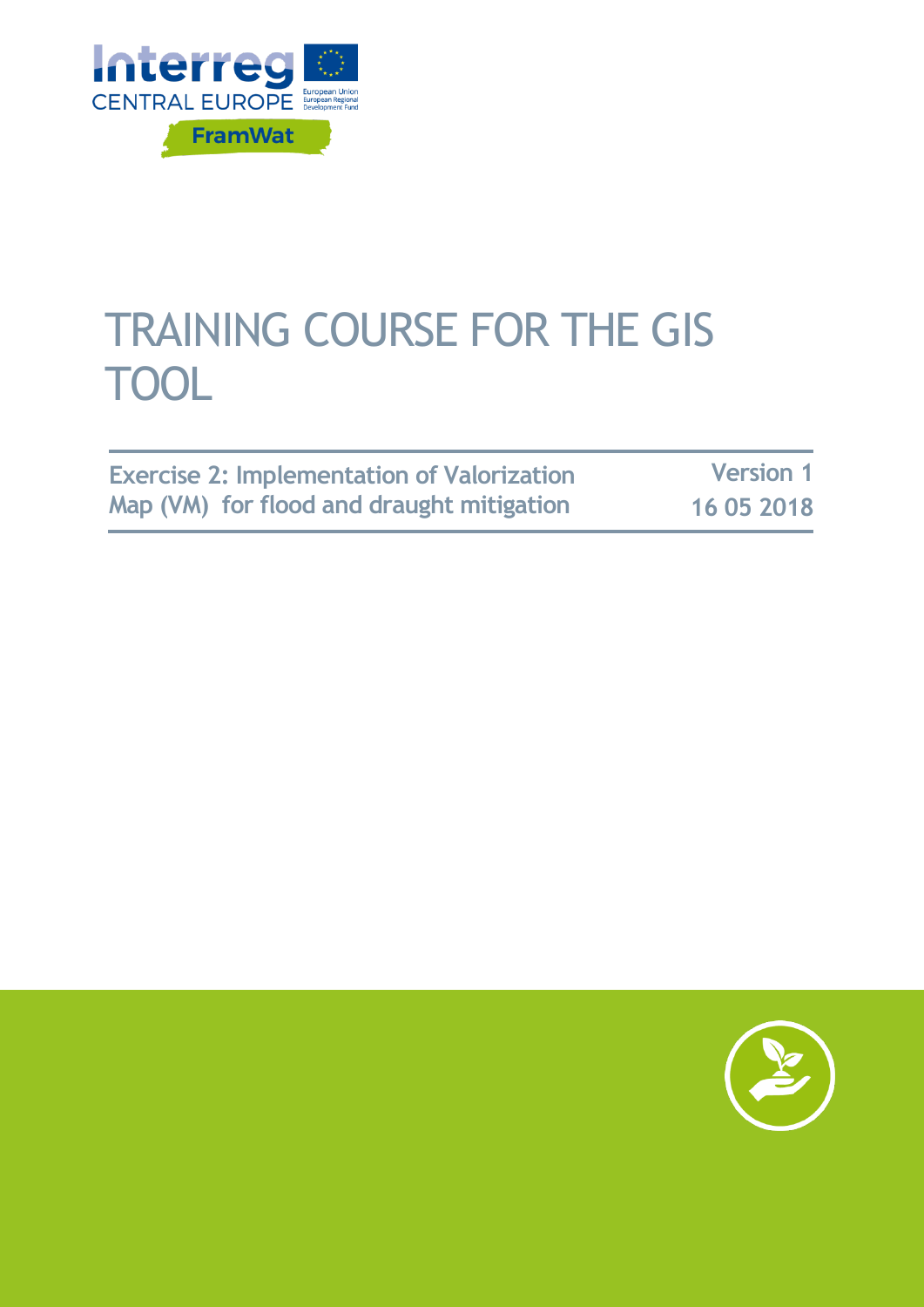



## **1.INTRODUCTION**

You are already familiar with the GIS Tools. This instruction will have less details compared to the previous one. If something is unclear please refer to instruction from Exercise 1 or ask the teacher.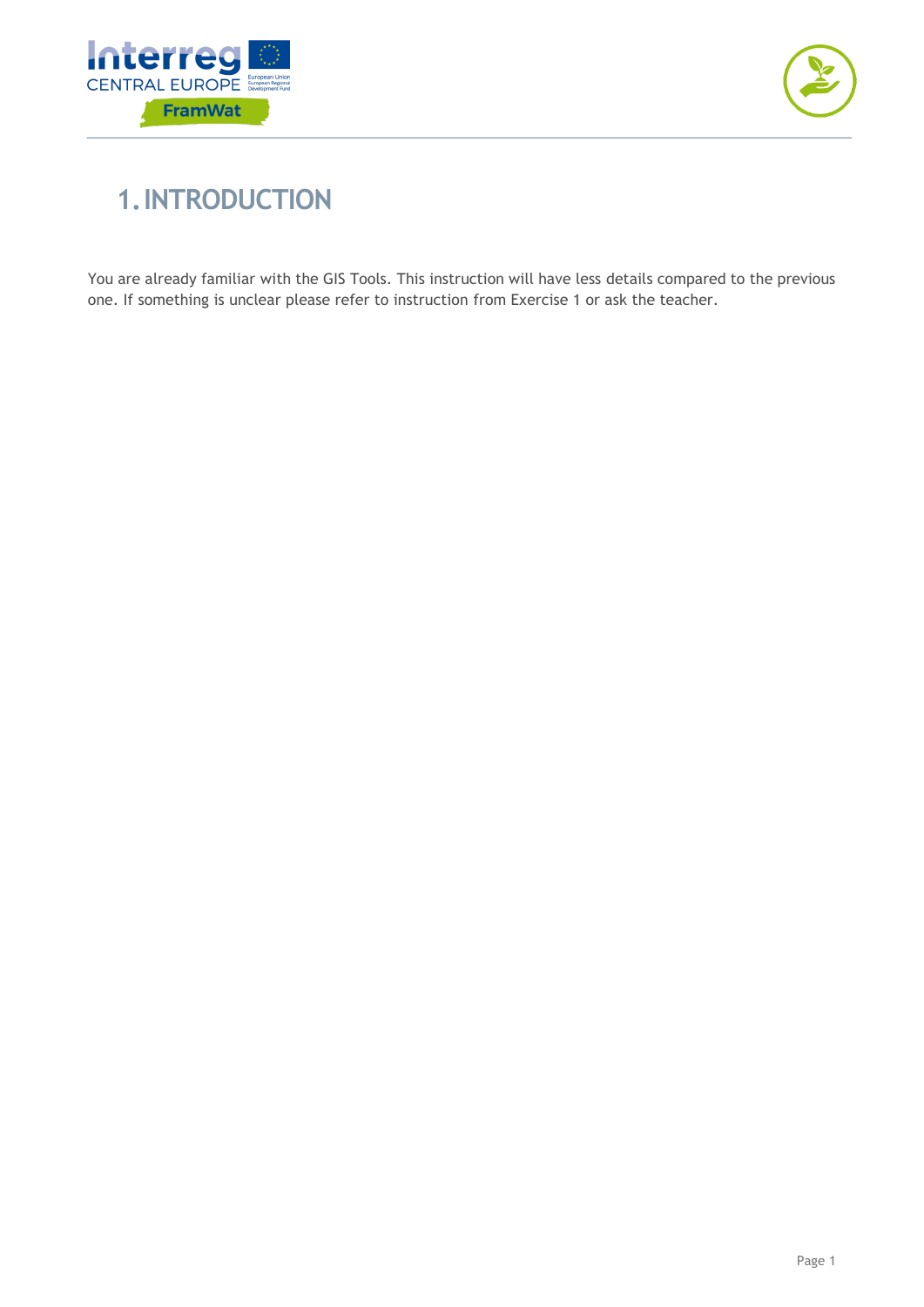



#### **SPACIAL PLANNING UNITS**

**Going back to the webpage** [http://levis-framwat.sggw.pl](http://levis-framwat.sggw.pl/)

First we have to choose Spacial Planning Units (SPU). I**n the "Spacial Planning Units" section again please select SPU "water bodies".**

| $\bullet$            | SPACIAL PLANNING UNITS |                  |                                                              |  |  |  |
|----------------------|------------------------|------------------|--------------------------------------------------------------|--|--|--|
| SPU                  | water bodies           |                  | Zip file with compressed directory<br>containing shape files |  |  |  |
| <b>Custom border</b> | <b>Browse</b>          | No file selected |                                                              |  |  |  |

**Then click "***Browse***" and choose the SPU file; in our case it will be file** *SPU\_WgSubCatch.zip* **from your folder.** Now we can calculate indicators.

### **2.Indicators from the flood group**

### **GOALS AND INDICATORS**

In the printscreen below you can see "Goal and Indicators" section. It consists of several information. First of all you have to choose goal. We have four main goals: general, flood, drought and water quality. General goals consist of all other three categories. **In our case we choose "flood" goal.**

Below you have indicator name with short description underneath. On the right you have required input data names (separated by comas), indicator status (which changes with uploading data) and a description of the indicator.

| FramWat v.0.8.2                                                                                                                                       | METHODOLOGY   MANUAL   EXAMPLE DATA                                                                                                                            |                              |
|-------------------------------------------------------------------------------------------------------------------------------------------------------|----------------------------------------------------------------------------------------------------------------------------------------------------------------|------------------------------|
| GOALS AND INDICATORS                                                                                                                                  |                                                                                                                                                                |                              |
| Choose goal<br>general                                                                                                                                |                                                                                                                                                                |                              |
| Indicator name                                                                                                                                        | <b>Required input data</b>                                                                                                                                     | <b>Status</b>                |
| <b>ArableRatio</b><br>E<br>Arable area in SPU area ratio                                                                                              | Arable layer;                                                                                                                                                  | show<br>description          |
| <b>BFI</b><br><b>Base Flow Index</b>                                                                                                                  | <b>BaseFlow Index:</b>                                                                                                                                         | snow<br>description          |
| <b>CWB</b><br>$\Box$<br><b>Climatic Water Balance</b>                                                                                                 | Avarage Climatic Water Balance;                                                                                                                                | show<br>description          |
| CWB_Var_a<br>$\Box$<br>Climatic Water Balance - average intra year variability (cwbMax-cwbMin)/cwb                                                    | Minimum Climatic Water Balance; Avarage Climatic Water Balance; Maximum Climatic Water Balance;                                                                | show<br>description          |
| CWB Var m<br>$\qquad \qquad \Box$<br>Climatic Water Balance - variability in the multiannual period cwbMin/cwb                                        | Minimum Climatic Water Balance; Avarage Climatic Water Balance;                                                                                                | show<br>description          |
| DrainageD<br>$\Box$<br><b>Drainage Density</b>                                                                                                        | River:                                                                                                                                                         | show<br>description          |
| EcoAraBuf20mRatio<br>$\Box$<br>Arable lands in 20-meters buffer around surface waters area to SPU area ratio                                          | River; Lake; Arable layer;                                                                                                                                     | show<br>description          |
| <b>EcoAreaRatio</b><br>$\Box$<br>Semi-natural land cover types area to SPU area ratio                                                                 | Semi-natural land:                                                                                                                                             | show<br>description          |
| <b>EcoBadRHS</b><br>$\qquad \qquad \Box$<br>Bad morphological elements length to total length of river in SPU                                         | River Hydromorphology Status; River Hydromorphology Status;                                                                                                    | show<br>description          |
| <b>EcoCombined</b><br>$\Box$<br>Combination of number of semi-natural land cover patches and their area                                               | Semi-natural land:                                                                                                                                             | show<br>description          |
| <b>EcoNumRatio</b><br>$\qquad \qquad \qquad \qquad \Box$<br>Number of semi-natural land cover patches to total number of land cover patches in<br>SPU | Semi-natural land:                                                                                                                                             | show<br>description          |
| FloodRiskAreaRatio<br>$\Box$<br>Flood hazard zone area ratio                                                                                          | Flood extent (e.g. probability 1% (100 years));                                                                                                                | show<br>description          |
| FlowMinAvaRatio<br>Mean low flow to mean flow ratio                                                                                                   | Surface water multiannual flow characteristics [mm]; Surface water multiannual flow characteristics [mm]; Surface water multiannual flow characteristics [mm]; | show<br>description          |
| <b>FlowMaxAvgRatio</b><br>$\Box$<br>Ratio of high low flow to mean flow in the multiannual period                                                     | Surface water multiannual flow characteristics [mm]; Surface water multiannual flow characteristics [mm]; Surface water multiannual flow characteristics [mm]; | show<br>description          |
| FlowMinMaxRatio<br>$\Box$<br>Mean low flow to mean high flow ratio                                                                                    | Surface water multiannual flow characteristics [mm]; Surface water multiannual flow characteristics [mm]; Surface water multiannual flow characteristics [mm]; | show<br>description          |
| FlowVarRatio m<br>$\Box$<br>Low mean flow to hight mean flow ratio                                                                                    | Surface water multiannual flow characteristics [mm]; Surface water multiannual flow characteristics [mm]; Surface water multiannual flow characteristics [mm]; | show<br>description          |
| <b>ForestRatio</b><br>$\overline{\bullet}$<br>Forested area to SPU area ratio                                                                         | Forest layer:                                                                                                                                                  | show<br>Ready<br>description |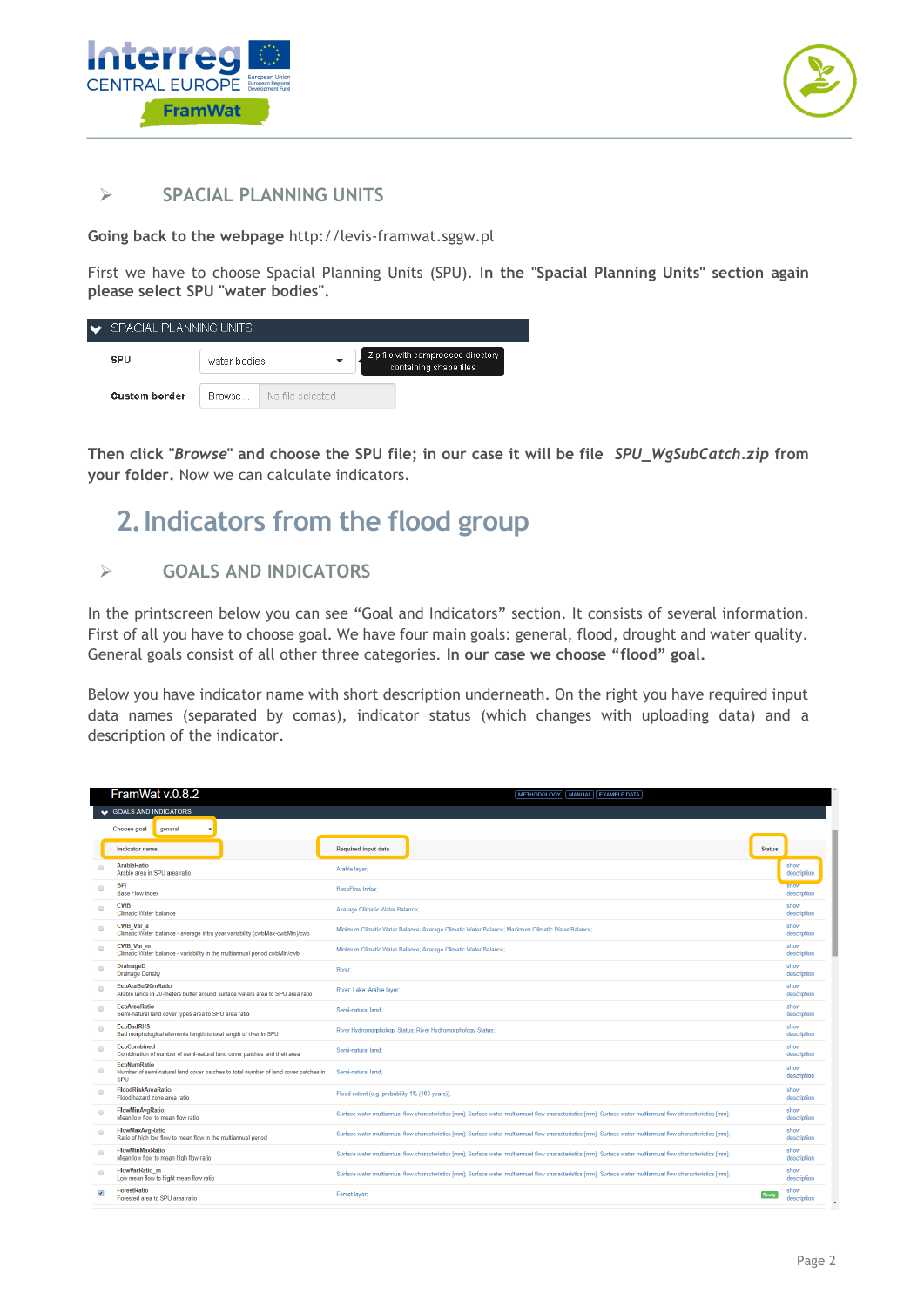



Now please choose 5 out of 13 available drought indicators that work. Please create a file in your folder where you will write down the names of the chosen indicators and paste in the output map later on. Please copy into an excel file the table available under "Indicator values", please don't download the csv output file but carry out a copy and paste. This data will be useful for assessing the tool.

Available indicators:

- ArableRatio
- DrainageD
- FloodRiskAreaRatio
- FlowMaxAvgRatio
- FlowMinMaxRatio
- ForestRatio
- LakeCatchRatio
- LakeRatio
- NonForestedRatio
- OrchVegRatio
- twi
- UrbanRatio
- WetladRatio

Run the tool according to the previous instruction.

### **3.Indicators from the drought group**

#### **GOALS AND INDICATORS**

Now please choose 5 out of 11 available drought indicators that work. Please create a file in your folder where you will write down the names of the chosen indicators and paste in the output map later on.